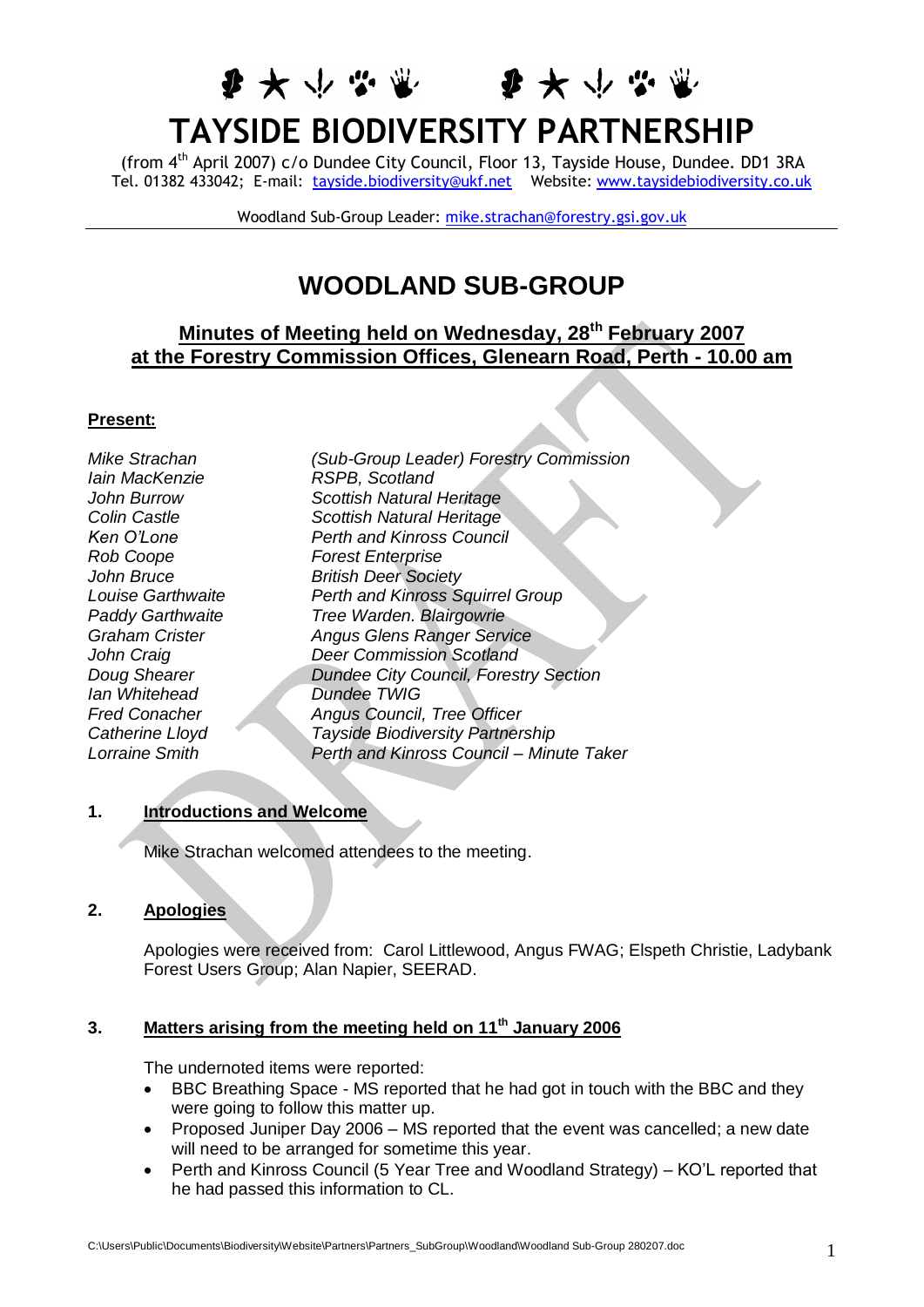- Review of  $1<sup>st</sup>$  Tranche Woodland HAP Actions CL reported that the review has been completed, but some areas will need to be further updated to fit within the UKBAP Review. This will be published later this year.
- Tayside Red Squirrel Interest Group CL confirmed that it had been agreed to set up such an Interest Group and that James McDougall of the Forestry Commission had arranged a meeting last April to finalise the Action Plan and discuss the potential for a Red Squirrel Officer in Tayside. The Group had been re-named "The Tayside Red Squirrel Forum" to encourage all local Red Squirrel Groups and interested parties to attend.
- MS confirmed that the Forestry Commission grant scheme is closed at the moment: no grant aid available until 2008.

### **4. Woodland Sub Group Project Proforma**

The individual Action Proforma were discussed in turn. Items noted from these discussions:

- Ref. WSG1: Green Tourism Initiative. The Eco Payback Initiative MS explained that this subject had been discussed for some time. CL had had meetings with the Perth & Kinross Council's Economic Development Dept., and VisitScotland Perthshire, and it had been decided to set up a pilot project in the first instance. A number of potential projects had been mooted that could be funded by the initiative (including a Highland Perthshire Red Squirrel Project). CL had been in discussion with tourist providers in Kinross-shire and interest had been shown in Highland Perthshire. However, these plans have been overtaken by a new initiative, to be implemented within the next two months by the Big Tree Country and VisitScotland, to persuade visitors to contribute a small percentage for using facilities; this would be injected into local projects and initiatives. The Lake District has already introduced this scheme and has gained revenue of £13 million; other successful schemes have been set up in the Isle of Wight and East Anglia.
- Comments were received from JB with regards to Green Tourism asking for the current species list to be extended to include deer. It was agreed any additions to the species listing should be *e-mailed to CL.*
- It was also agreed that the current objectives listing should be altered to include wildlife watching. *CL to amend the document*. Please also consider when wording the document that the *species aren't degraded by increasing the interest*.
- Ref. WSG2: It was agreed that the partners list should be extended for "Woodland" Management Awareness" – to include FWAG, SAC, NFUS, Private Timber Growers and Managers of Non-Timber Forest Products - *CL to amend the listing accordingly.*
- Ref. WSG3: Management of Non-Timber Products. It was agreed that the Community Woodland Association be consulted with regards to the picking of wild mushrooms as this is a grey area requiring further clarification. *CL to speak to Scottish Rural and Business Property Association and the CWA for further advice on this matter.*
- Ref. WSG4: Red Squirrel Conservation LG raised the ongoing problem with regards to funding mechanisms and the problem with Grey squirrels in Perth and Kinross and that nothing is done to control them. *MS to raise this at the Tayside Red Squirrel Forum meeting in the afternoon*.
- JB asked whether the British Deer Society could be involved in discussions regarding Grey squirrel control. He also suggested that the Scottish Gamekeepers Association could be approached regarding Grey control and broadening the scope of the parapox testing in this part of the country.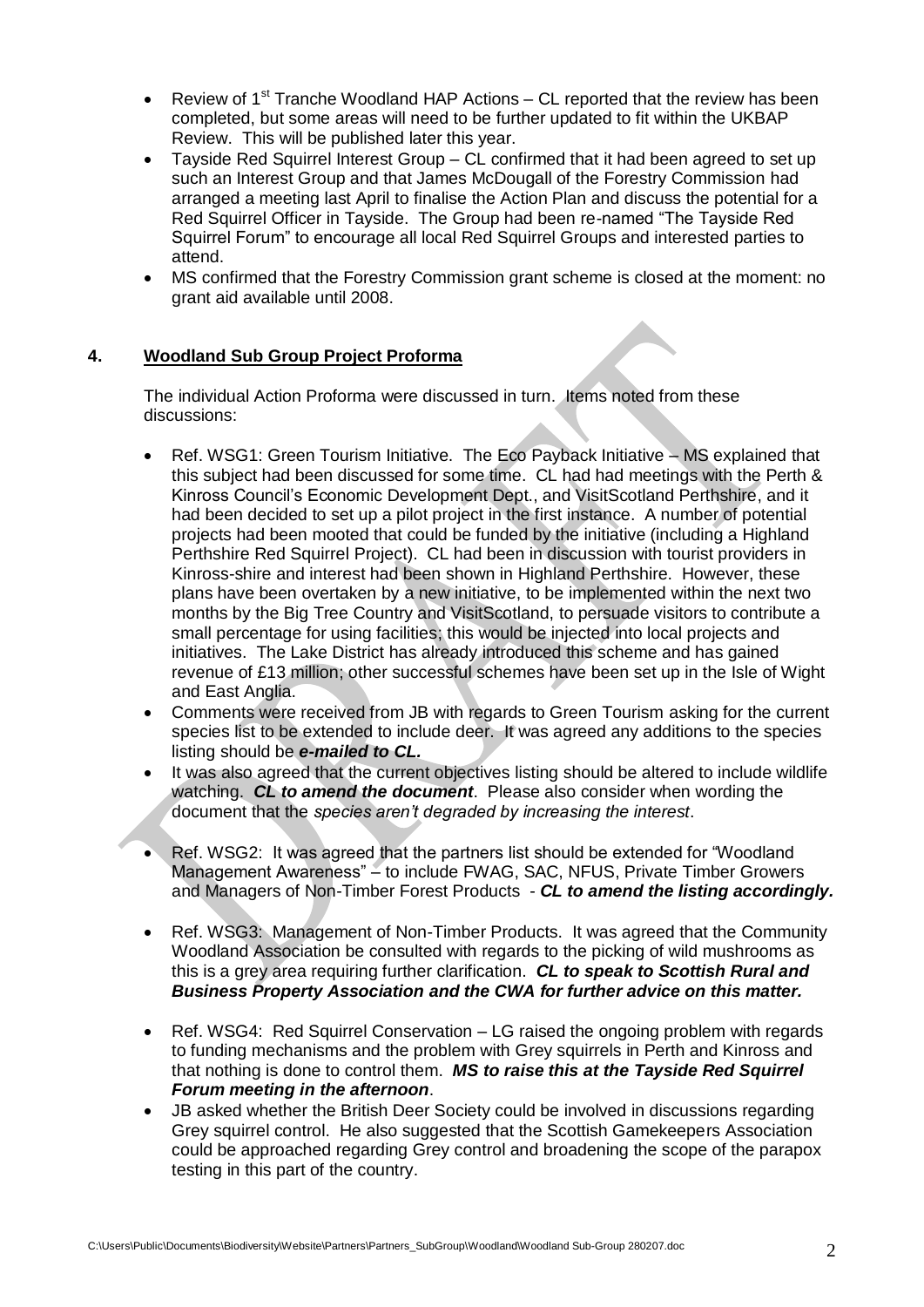- Ref. WGS5. Wildlife Tree Project FC reported that he sees no problem with Angus Council contributing to this project and this would link into their own tree project. The Countryside Trust may also be interested in this.
- Ref. WSG6. Tayside Woodland Grazing Initiative MS confirmed that 4 sites are now up and running in Perthshire.
- Ref. WSG7. Ancient Tree Hunt National register of heritage for veteran trees. IW reported that he is currently working on the project with Angela Hughes of the Perth and Kinross Woodland Trust.
- Ref. WSG8. Tayside Juniper Project CL confirmed this is just a watching brief to see how things develop.

### **5. Woodland Training Events, Awareness-raising (inc. proposed Tayside Juniper Day)**

The undernoted training events were agreed:

- Woodland Ecology on 16<sup>th</sup> April KO'L reported on a Tree Wardens' event to be held at Kinnoull Hill, Perth.
- Juniper Day. There was potential for some sub-group members to attend the afternoon session of the Native Woodland Discussion Day on 1<sup>st</sup> June; the group will be visiting Drummond Wood SSSI, which is an Atlantic Oakwood, Glenartney Juniper Wood, and also a riparian woodland at the Ruchil, Drummond Estate. *MS to speak to the organisers.*
- Training Event for Deer Management *JC to send dates to CL in due course.*
- Visit to Glen Sauch in Edzell to visit the MacAuley Institute Hill Farm to highlight the benefits of grazing with trees on the site. *MS to obtain dates for a visit. Minibuses will be provided from Perth.*
- Trip to Northern Ireland on  $26^{th} 28^{th}$  June MS is attending this to look at farm forestry integration.
- Identifying problems with trees MS is currently arranging a training session with Paul Hanson regarding management for biodiversity. *MS to forward details to CL to include in the Partnership's "Building Better Biodiversity" programme of events and training courses.*

# **6. Round the Table Partners' Project Updates**

Member's projects listed below:

Iain MacKenzie, RSPB

- Trial Management Project for Black Grouse (2 sites outwith Tayside)
- Forest Management for Capercaillie: JNCC publication now available from Kenny Kortland, RSPB Inverness office.

John Burrows, SNH

• Nothing to report

Colin Castle, SNH

Will be attending the UK LBAP Autumn Conference in Aviemore (8 October)

Ken O'Lone, Perth and Kinross Council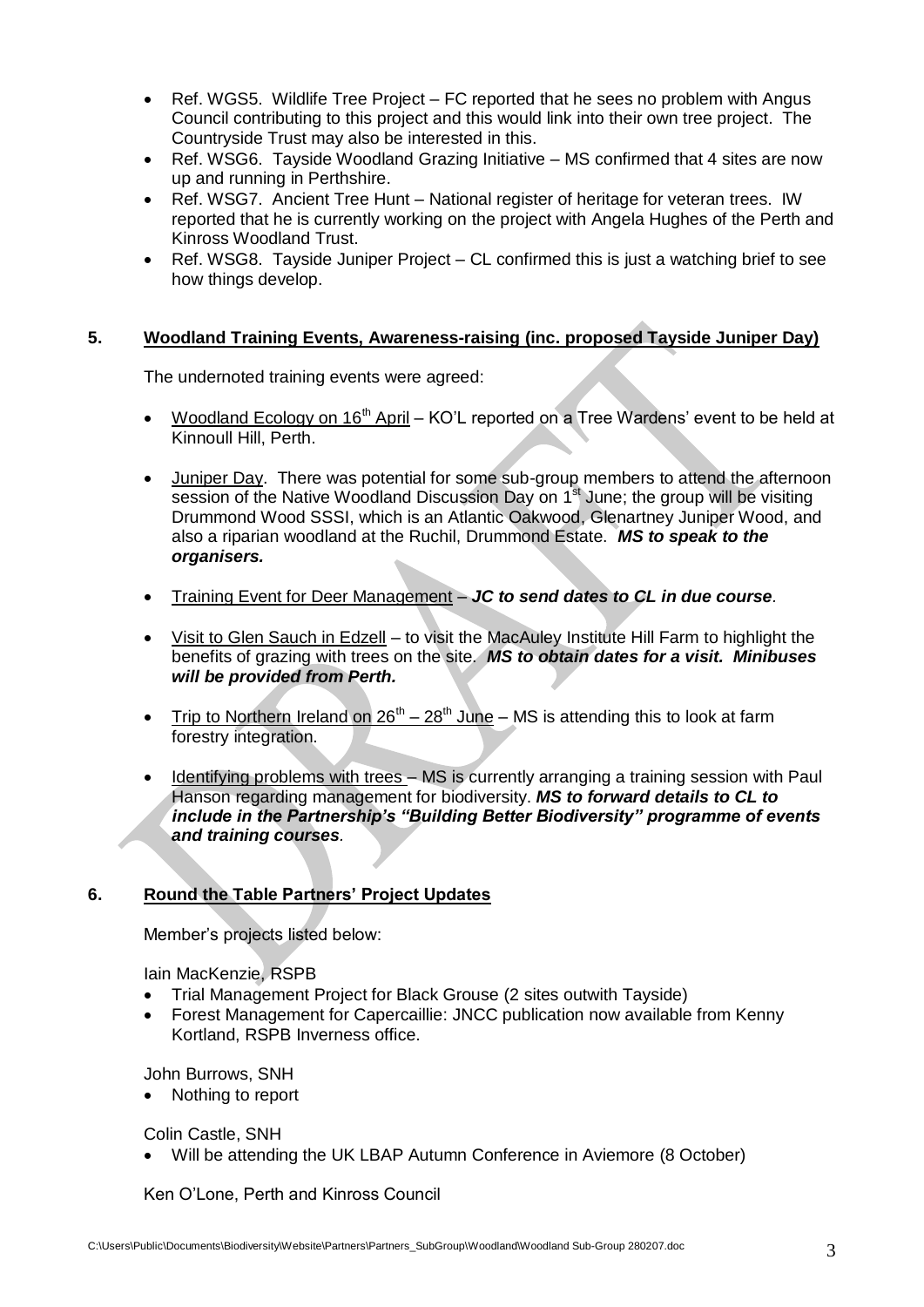• Nothing to report

Rob Coope, FES

• Nothing to report

John Bruce, British Deer Society

• Nothing to report

Paddy Garthwaite, Tree Warden, Blairgowrie

• Nothing to report

Louise Garthwaite, Perth and Kinross Squirrel Group

The group are currently struggling to survive due to illness and other commitments, etc.

Graham Crister, Angus Glens Ranger Service (and Angus Red Squirrel Group)

• Nothing to report

Fred Conacher, Angus Council Tree Officer

 Carrying out surveys on badger populations: various volunteers are helping to monitor specific grid areas. The project has just received funding.

John Craig, Deer Commission for Scotland

- Major project which will involve joint working with various agencies with regards to deer destruction and damage to key sites. Some of the work will involve designing site clusters which will require consultation with all of the land owners. This project is required to be completed in early 2008. SEERAD are leading this project
- Strategic Angus Deer Fence CL to pass information from the Upland Sub Group to JC. MS also asked for the details of this. *It was agreed that details should be circulated with the minutes.*

Doug Shearer, Dundee City Council

• Nothing to report.

Ian Whitehead, Dundee TWIG

- Carrying out interpretation and site signage at Templeton Woods, Dundee
- Wood Fuel Scheme
- Working to get a Tree Warden Scheme set up in Dundee
- Working on promotion and awareness of woods (Sarah Boyack is launching this initiative next month)

Mike Strachan, Forestry Commission Scotland

- Farm diversification work
- Scottish Biomass Support Scheme projects to help manage woodlands better. Ballathie House Hotel is considering taking part in this project. MS currently liaising with Dunkeld House Hotel to consider trying it too.

Catherine Lloyd, Tayside Biodiversity Partnership

- Dundee City Bat Project about to start (the Bat Conservation Trust will be working with the local Angus & Dundee Bat Group) – part-funded by the SITA Tayside Biodiversity Action Fund.
- SITA Tayside Biodiversity Action Fund monies have secured a Red Squirrel Project at Kindrogan Field Studies Centre.
- There are 52 projects listed in the Tayside Biodiversity Partnership's Business Plan for 2007-10. This includes a selection of projects for the Woodland sub-group which will all need group members' input to make them successful.